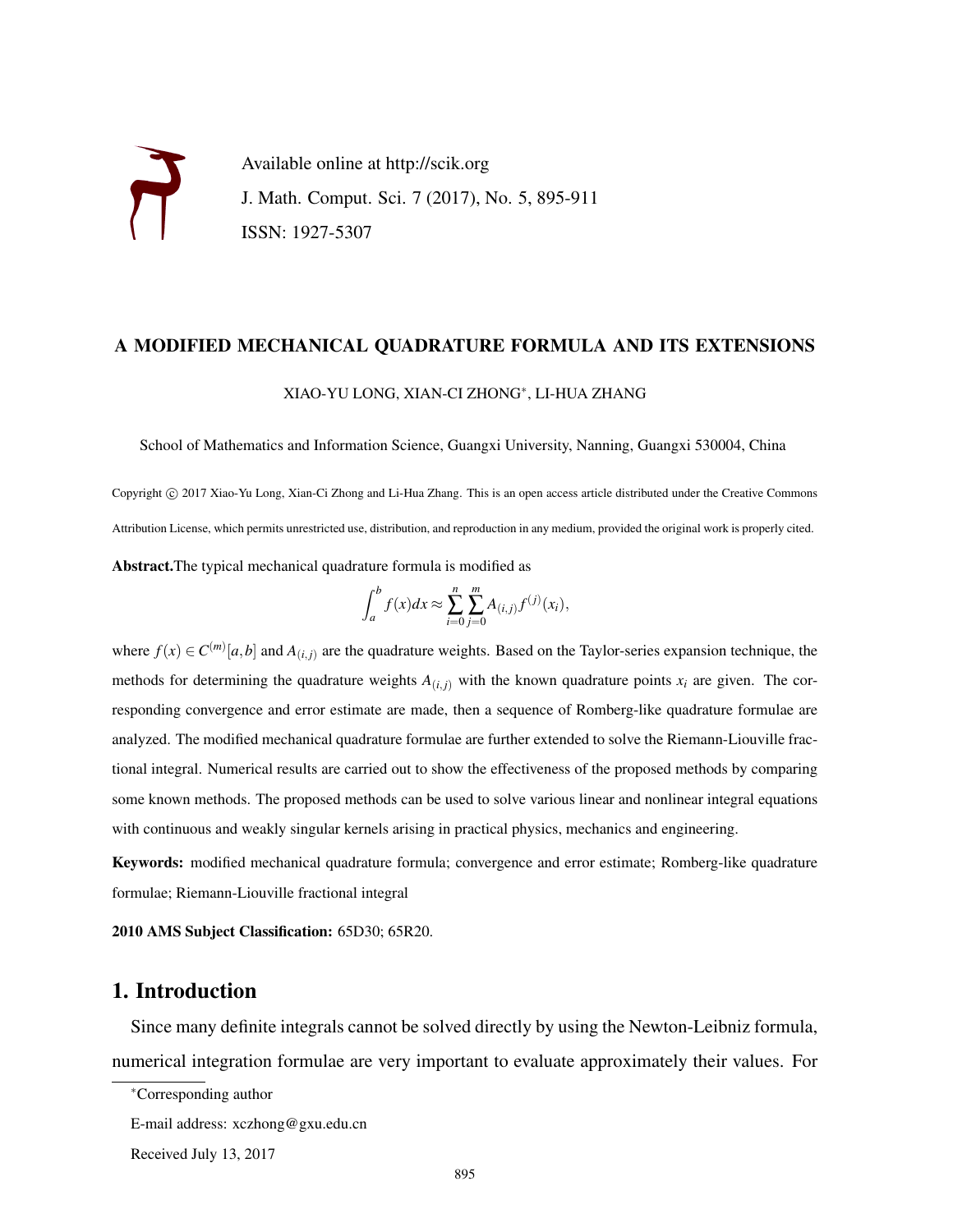$f(x) \in C[a, b]$ , the typical quadrature formula is given as

$$
I[f] = \int_{a}^{b} f(x)dx \approx \sum_{i=0}^{n} A_{i}f(x_{i}),
$$
\n(1.1)

with the weights  $A_i$  and the quadrature points  $x_i \in [a, b]$  ( $i = 0, 1, \dots, n$ ). A method of giving  $A_i$ and  $x_i$  is that of evaluating the definite integral  $I[f]$  such as the Newton-Cotes quadrature formulae, the Gaussian quadrature formulae and so on  $[1]$ . In the formula  $(1.1)$ , one only considers the contributions of the values  $f(x_i)$  to the integrals. However, in a practical application, it is not enough only to consider the values of  $f(x)$  on the points  $x_i$ , since some experimental data may give the values of  $f(x_i)$  and the derivatives  $f^{(j)}(x_i)$   $(j = 1, 2, \dots, m)$ . For example, in order to determine the displacement *S* of the moving object, one should measure the instantaneous velocity  $V(t_i)$  and the acceleration  $a(t_i)$  on the discretization points  $t_i \in [a, b]$ . According to (1.1), it is easy to evaluate the displacement *S* as

$$
S = \int_{a}^{b} V(t)dt \approx \sum_{i=0}^{n} A_i V(t_i). \tag{1.2}
$$

Clearly, in (1.2), one has neglected the values of  $a(t_i)$ . It motivates us strongly to consider the contributions of  $a(t_i)$  to the displacement *S*. Then we may get more accurate results of the displacement *S* and decrease the quantity of the measuring points *t<sup>i</sup>* .

Moreover, it is noted that a complicated function can be approximated by using the Hermite interpolation and the cubic spline interpolation, where the first-order derivative and the secondorder derivative of the functions are used respectively [2]. In order to generally consider the *j*th-order derivatives of the function  $f(x)$  for  $j = 1, 2, \dots, m$ , here we propose that the typical mechanical integration formula (1.1) is modified as

$$
I[f] = \int_{a}^{b} f(x)dx \approx \sum_{i=0}^{n} \sum_{j=0}^{m} A_{(i,j)} f^{(j)}(x_i),
$$
\n(1.3)

where  $f(x) \in C^{(m)}[a,b]$  and  $f^{(j)}(x_i)$  stand for the values of the *j*th-order derivative of  $f(x)$  with respect to *x* on the points  $x_i$ .  $A_{(i,j)}$  and  $x_i$  are the quadrature weights and the quadrature points respectively. When  $m = 0$ , the formula (1.2) is reduced to that in (1.1). On the other hand, it is noted that the fractional integrals and derivatives have attracted much attention due to their applications in engineering and physics [3,4]. It is very important to give numerical methods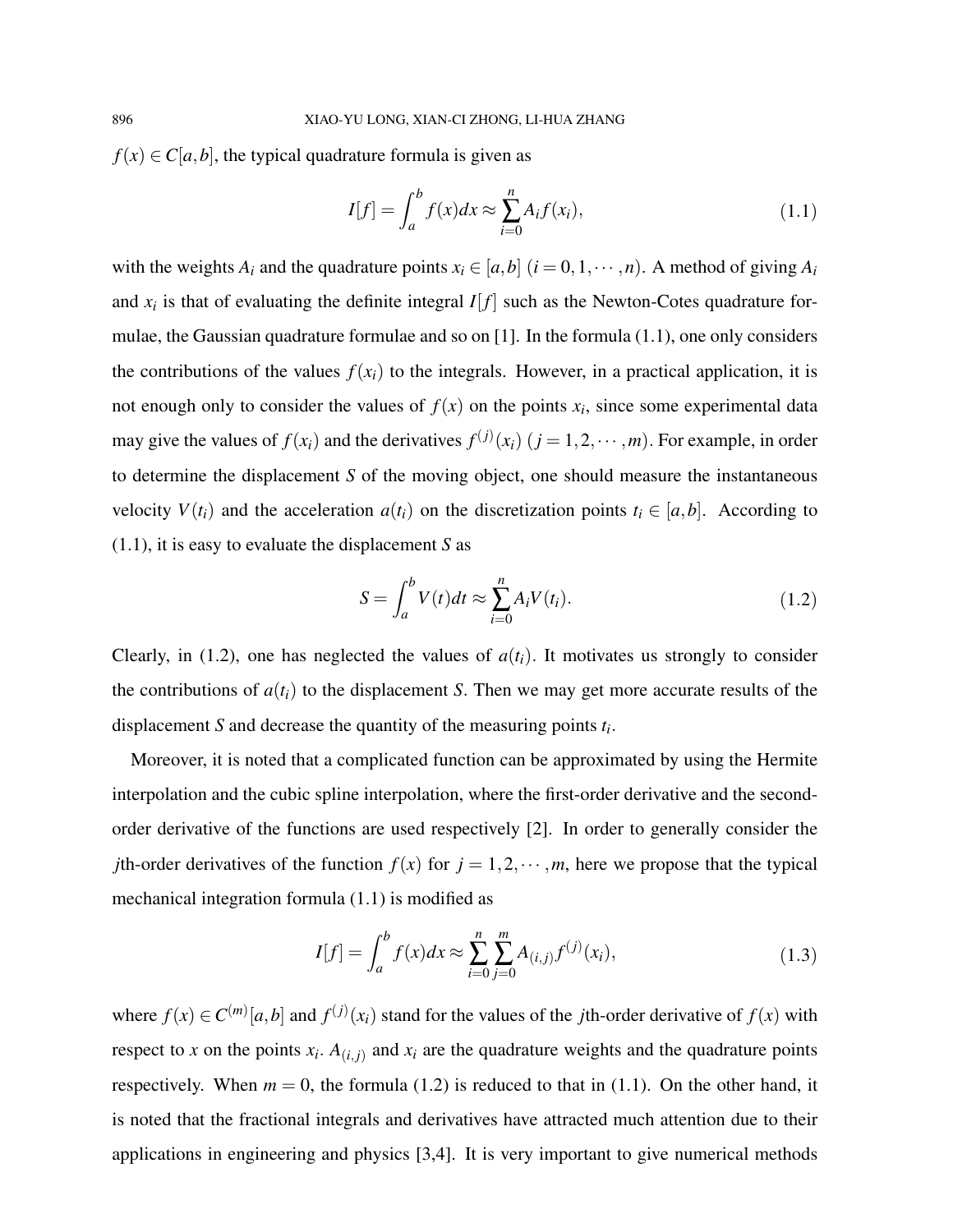for evaluating the fractional integrals [5-8]. So the formula in (1.2) will be extended to compute the fractional integrals.

To achieve the objectives of formulating the formula in (1.2) together with its extensions and applications in evaluating the fractional integrals, the paper is organized as follows. In Section 2, a sequence of methods for determining  $A_{(i,j)}$  and  $x_i$  will be given by using the Taylor-series expansion formula. The corresponding convergence and error estimate will also be addressed. Section 3 will give a sequence of Romberg-like quadrature formulae. The modified mechanical quadrature formula is extended to solve the Riemann-Liouville fractional integral in Section 4. Numerical results are carried out to show the effectiveness of the proposed methods in Section 5. Section 6 shows the main conclusions.

### 2. Determination of the quadrature weights

From the viewpoint of practical applications, the methods of determining the quadrature weights  $A_{(i,j)}$  and the quadrature points  $x_i$  in the formula (1.2) should be given. Usually, similar to Newton-Cotes quadrature formulae, it is convenient to choose the equidistant quadrature points as

$$
x_i = a + ih,
$$
  $i = 0, 1, \dots, n,$   $h = \frac{b-a}{n}.$  (2.1)

When  $f(x_i)$  and the first-order derivatives  $f'(x_i)$  are known, the piecewise Hermite interpolation polynomial can be used to determine the coefficients  $A_{(i,j)}$ . Furthermore, if we know the values of  $f(x_i)$ ,  $f'(x_i)$  and  $f''(x_i)$ , the spline interpolation function of degree three is suitable to give the coefficients  $A_{(i,j)}$ . In what follows, generally if the values of  $f^{(j)}(x_i)$  ( $i = 0, 1, \dots, n, j =$  $0,1,\dots,m$ ) are known, we give a simple method of determining the coefficients  $A_{(i,j)}$  based on the Taylor-series expansion technique.

Now by using the equidistant quadrature points, we obtain

$$
\int_{a}^{b} f(x)dx = \sum_{i=0}^{n-1} \int_{x_i}^{x_{i+1}} f(x)dx = h \sum_{i=0}^{n-1} \int_{0}^{1} f(x_i + h\xi) d\xi,
$$
 (2.2)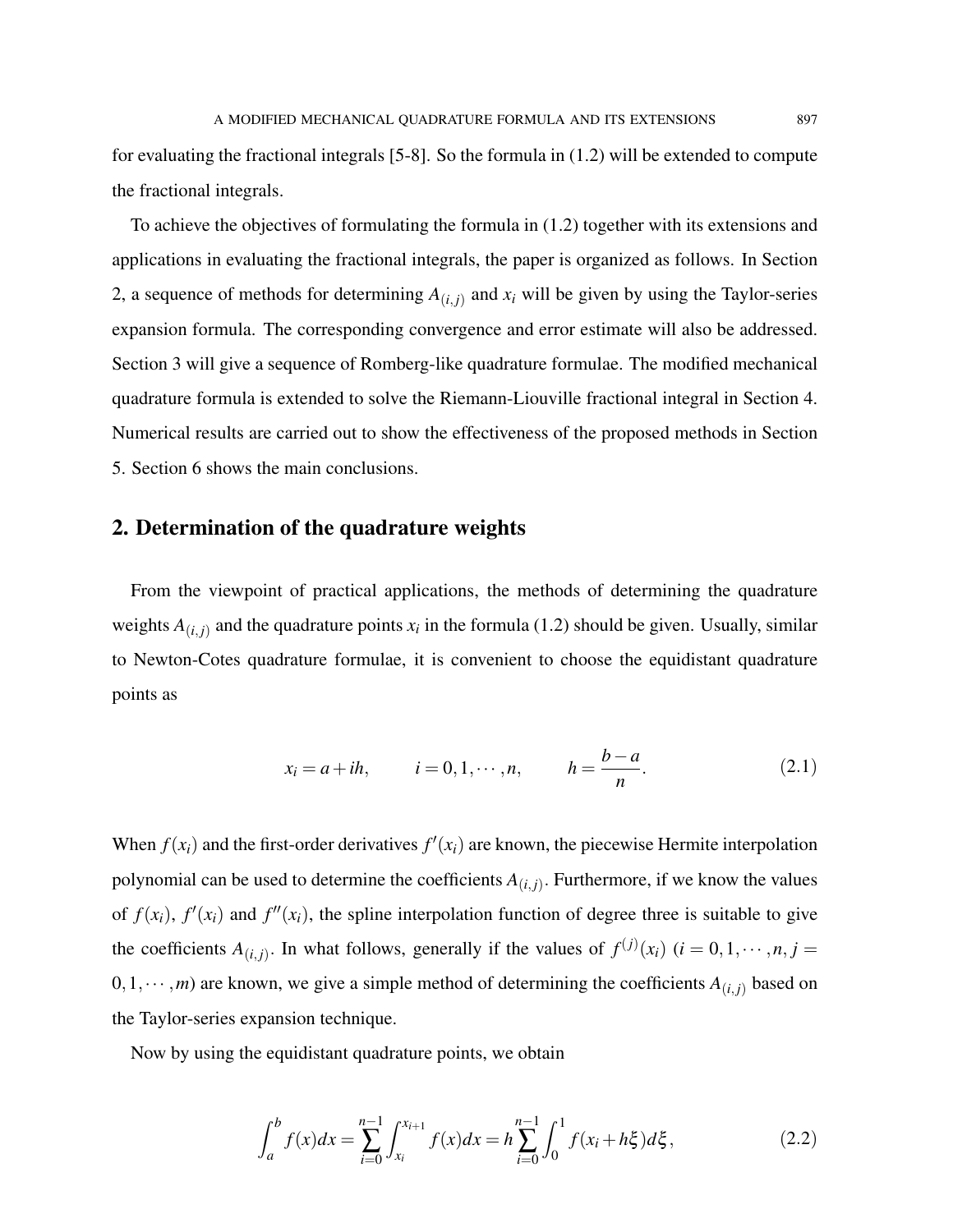where the variable change of  $x = x_i + h\xi$  is used. It is assumed that  $f(x_i + \xi h)$  can be expanded as the following Taylor series

$$
f(x_i + \xi h) = f(x_i) + \dots + \frac{f^{(m)}(x_i)}{m!} (h\xi)^m + \frac{f^{(m+1)}(x_i + \theta_i h\xi)}{(m+1)!} (h\xi)^{m+1},
$$
 (2.3)

where  $0 < \theta_i < 1$ . Then inserting (2.3) into (2.2), one has

$$
\int_{a}^{b} f(x)dx \approx \sum_{i=0}^{n-1} \sum_{j=0}^{m} \frac{h^{j+1}}{(j+1)!} f^{(j)}(x_i),\tag{2.4}
$$

and the remainder

$$
R_1 = \frac{h^{m+2}}{(m+1)!} \sum_{i=0}^{n-1} \int_0^1 f^{(m+1)}(x_i + \theta_i h \xi) \xi^{m+1} d\xi.
$$

It is further supposed that  $f^{(m+1)}(x)$  is continuous on [a, b]. Then based on the second integral mean value theorem, there exists  $\xi_i \in (0,1)$  such that

$$
R_1 = \frac{h^{m+2}}{(m+1)!} \sum_{i=0}^{n-1} f^{(m+1)}(x_i + \theta_i h \xi_i) \int_0^1 \xi^{m+1} d\xi
$$
  
= 
$$
\frac{h^{m+2}}{(m+2)!} \sum_{i=0}^{n-1} f^{(m+1)}(x_i + \theta_i h \xi_i).
$$

Under the consideration of

$$
m \le \frac{1}{n} \sum_{i=0}^{n-1} f^{(m+1)}(x_i + \theta_i h \xi_i) \le M,
$$
\n(2.5)

where *M* and *m* are the maximum and the minimum of  $f^{(m+1)}(x)$  on [a, b] respectively, we have

$$
R_1 = \frac{nh^{m+2}}{(m+2)!} f^{(m+1)}(\eta_1) = \frac{(b-a)h^{m+1}}{(m+2)!} f^{(m+1)}(\eta_1),
$$
\n(2.6)

with  $\eta_1 \in (a,b)$ .

Comparing (1.3) and (2.4), it is found that

$$
A_{(i,j)} = \frac{h^{j+1}}{(j+1)!}, \qquad i = 0, 1, \cdots, n-1; j = 0, 1, 2, \cdots, m,
$$

and

$$
A_{(n,j)} = 0, \t j = 0, 1, 2, \cdots, m.
$$
\t(2.7)

From (2.7), it is seen that here we have neglected the values of  $f^{(j)}(b)$   $(j = 0, 1, 2, \dots, m)$ . That is, the values of  $f^{(j)}(b)$  ( $j = 0, 1, 2, \dots, m$ ) have no contributions to the numerical integration formula in (2.4).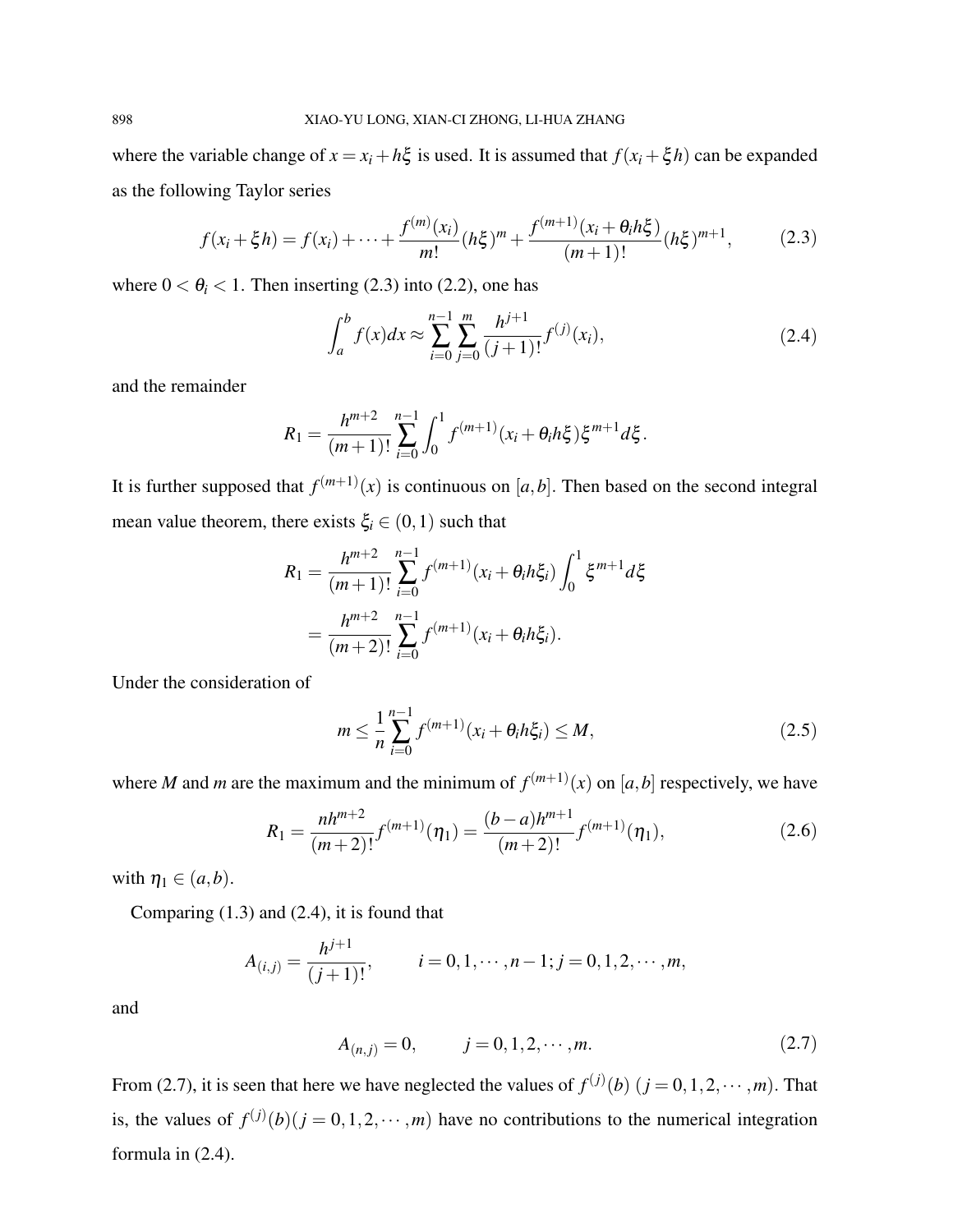On the other hand, application of the variable change  $x = x_{i+1} - h\xi$  yields

$$
\int_{a}^{b} f(x)dx = \sum_{i=0}^{n-1} \int_{x_i}^{x_{i+1}} f(x)dx = h \sum_{i=0}^{n-1} \int_{0}^{1} f(x_{i+1} - h\xi) d\xi.
$$
 (2.8)

Under the assumption of

$$
f(x_{i+1}-h\xi)=f(x_{i+1})+\cdots+\frac{f^{(m)}(x_{i+1})}{m!}(-h\xi)^m+\frac{f^{(m+1)}(x_{i+1}-\bar{\theta}_i h\xi)}{(m+1)!}(-h\xi)^{m+1},
$$

where  $0 < \bar{\theta}_i < 1$ , we have

$$
\int_{a}^{b} f(x)dx \approx h \sum_{i=0}^{n-1} \sum_{j=0}^{m} \frac{(-h)^{j}}{(j+1)!} f^{(j)}(x_{i+1}),
$$
\n(2.9)

with the remainder

$$
R_2 = h \frac{(-h)^{m+1}}{(m+1)!} \sum_{i=0}^{n-1} \int_0^1 f^{(m+1)}(x_{i+1} - \bar{\theta}_i h \xi) \xi^{m+1} d\xi = \frac{(b-a)(-h)^{m+1}}{(m+2)!} f^{(m+1)}(\eta_2).
$$

for  $\eta_2 \in (a, b)$ . Based on the formula (2.9), it follows

$$
A_{(i,j)} = -\frac{(-h)^{j+1}}{(j+1)!}, \qquad i = 1, \cdots, n; j = 0, 1, 2, \cdots, m,
$$
  

$$
A_{(0,j)} = 0, \qquad j = 0, 1, 2, \cdots, m.
$$

Generally, the sum of (2.4) and (2.9) with the parameter  $\omega$  leads to

$$
\int_{a}^{b} f(x)dx \approx (1 - \omega) \sum_{i=0}^{n-1} \sum_{j=0}^{m} \frac{h^{j+1}}{(j+1)!} f^{(j)}(x_i) - \omega \sum_{i=1}^{n} \sum_{j=0}^{m} \frac{(-h)^{j+1}}{(j+1)!} f^{(j)}(x_i)
$$
  

$$
= \sum_{j=0}^{m} \frac{h^{j+1}}{(j+1)!} \left\{ (1 - \omega) f^{(j)}(a) + \omega (-1)^{j+2} f^{(j)}(b) + \sum_{i=1}^{n-1} [(1 - \omega) - \omega (-1)^{i+1}] f^{(j)}(x_i) \right\},
$$
(2.10)

and for  $i = 1, \dots, n - 1, j = 0, 1, 2, \dots, m$ , it gives

$$
A_{(0,j)} = (1 - \omega) \frac{h^{j+1}}{(j+1)!},
$$
  
\n
$$
A_{(i,j)} = [(1 - \omega) - \omega (-1)^{j+1}] \frac{h^{j+1}}{(j+1)!},
$$
  
\n
$$
A_{(n,j)} = \omega (-1)^{j+2} \frac{(-h)^{j+1}}{(j+1)!},
$$

together with the remainder

$$
R_3=(1-\omega)R_1+\omega R_2.
$$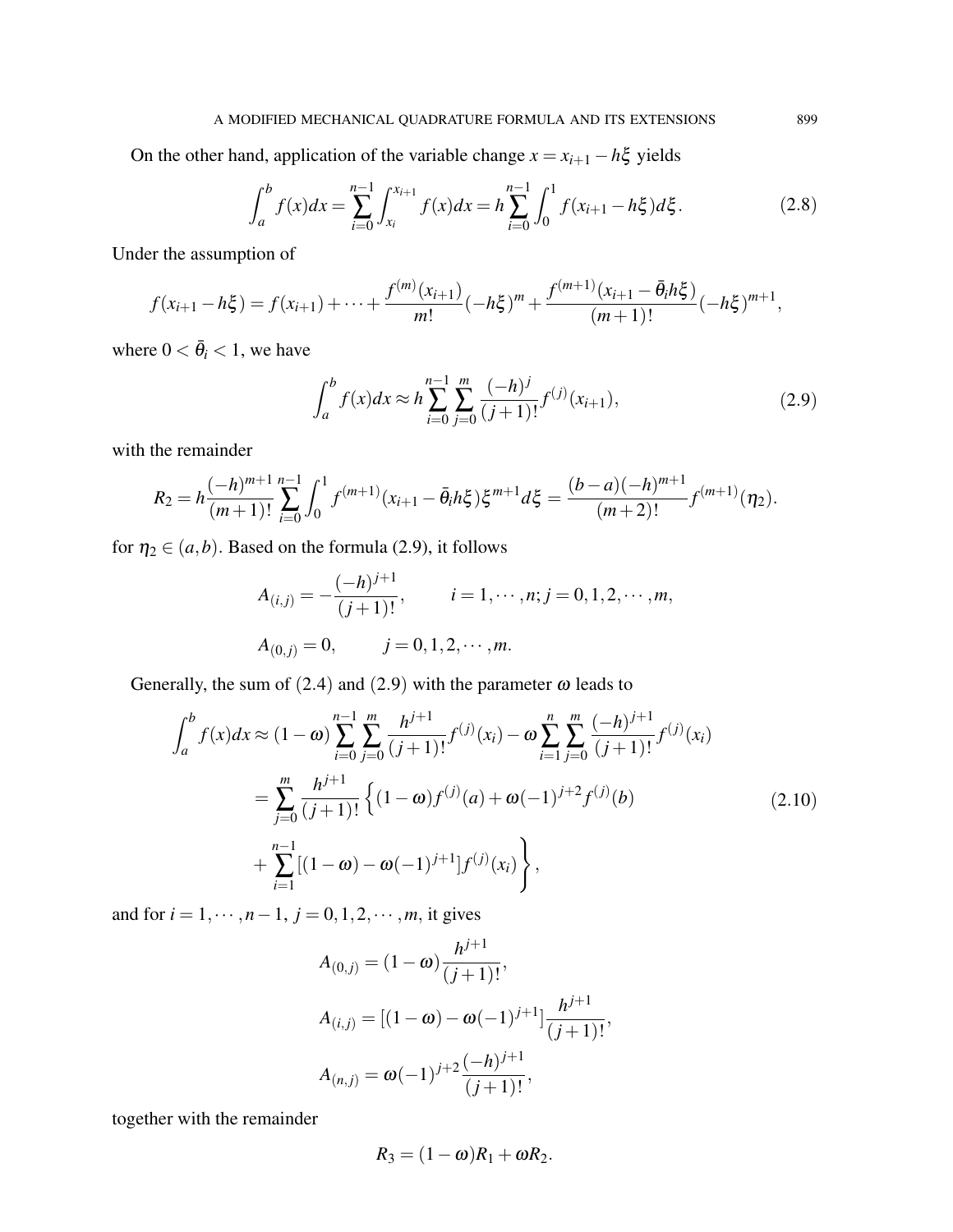When  $\omega = 0$ , the formula in (2.10) is reduced to that in (2.4) and when  $\omega = 1$ , the formula in (2.9) can be derived from that in (2.10). Furthermore, we have the following theorem.

Theorem 1 It is assumed that

$$
||f^{(m+1)}(x)||_{\infty} = \max_{a \le x \le b} |f^{(m+1)}(x)| = M < +\infty.
$$

Then when  $m \to +\infty$  or  $h \to 0$ , the formulae (2.4), (2.9) and (2.10) are convergent to the definite integral  $I[f]$  with

$$
R_1 \to 0, \qquad R_2 \to 0, \qquad R_3 \to 0.
$$

**Proof** From  $(2.5)$ , we have

$$
|R_1| \leq \frac{h^{m+2}}{(m+1)!} M \sum_{i=0}^{n-1} \int_0^1 \xi^{m+1} d\xi = \frac{nh^{m+2}}{(m+2)!} M = \frac{(b-a)h^{m+1}}{(m+2)!} M.
$$

It is easy to see that when  $m \to +\infty$  or  $h \to 0$ , one arrives at  $R_1 \to 0$ . Similarly, we can obtain  $R_2 \rightarrow 0$  and  $R_3 \rightarrow 0$ . So the formulae (2.4), (2.9) and (2.10) are convergent for  $m \rightarrow +\infty$  or  $h \rightarrow 0$ .

## 3. Romberg-like quadrature formulae

In the above section, several methods for determining the coefficients  $A_{(i,j)}$  are given by using the Taylor-series expansion technique. In order to derive high-order approximation methods from low-order ones, it is seen that the extrapolation method of Richardson is effective. Here we further apply the ideas of Romberg quadrature formulae to the proposed methods and the derived ones are called as Romberg-like quadrature formulae.

Based on the formula (2.4), we define

$$
I = \int_{a}^{b} f(x)dx \approx {}_{1}T_{n}^{m} = \sum_{i=0}^{n-1} \sum_{j=0}^{m} \frac{h^{j+1}}{(j+1)!} f^{(j)}(x_{i}), \quad n \ge 1.
$$
 (3.1)

From the remainder  $R_1$ , after some computations, one can get

$$
\frac{I-1T_n^m}{I-1T_{2n}^m} \approx 2^{m+1},
$$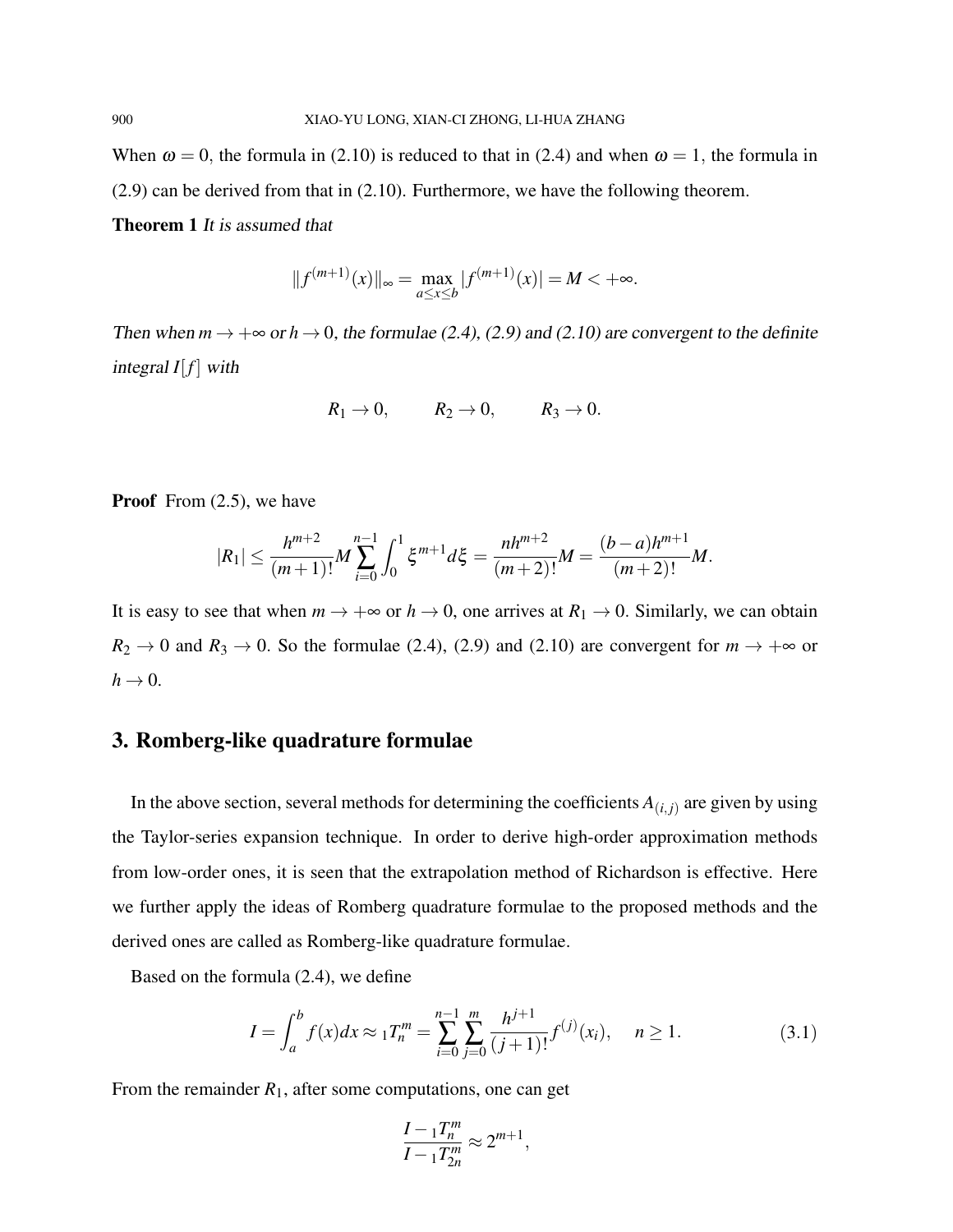and

$$
I \approx RT_1 = \frac{2^{m+1} 1 T_{2n}^m - 1 T_n^m}{2^{m+1} - 1}.
$$

In what follows, we analyze the error estimate of the Romberg-type quadrature formula *RT*1. One has the following theorem

**Theorem 2** Suppose that  $f : [a,b] \to \mathbf{R}$  is  $(m+2)$ -times continuously differentiable. The Romberg-type quadrature formula *RT*<sup>1</sup> has the following error estimate

$$
|I - RT_1| \le \frac{(b-a)^2 h^{m+1}}{(m+2)!(2^{m+1}-1)} \| f^{(m+2)}(x) \|_{\infty}
$$

with  $h = (b - a)/n$ .

proof We can calculate that

$$
|I - RT_1| = \left| \frac{2^{m+1} (I - T_{2n}^m) - (I - T_n^m)}{2^{m+1} - 1} \right|.
$$

Moreover from the expression of  $R_1$  and  $h = (b - a)/n$ , it is seen that

$$
I - {}_{1}T_{2n}^{m} = \frac{h^{m+2}}{2^{m+2}(m+1)!} \sum_{i=0}^{2n-1} \int_{0}^{1} f^{(m+1)}(x_{i} + \theta_{i} \xi h/2) \xi^{m+1} d\xi
$$
  

$$
= \frac{h^{m+2}}{2^{m+2}(m+1)!} \sum_{i=0}^{2n-1} f^{(m+1)}(\bar{x}_{i}) \int_{0}^{1} \xi^{m+1} d\xi
$$
  

$$
= \frac{h^{m+2}}{2^{m+2}(m+2)!} \frac{\sum_{i=0}^{2n-1} f^{(m+1)}(\bar{x}_{i})}{2n} 2n
$$
  

$$
= \frac{(b-a)h^{m+1}}{2^{m+1}(m+2)!} f^{(m+1)}(\eta_{3})
$$

where the integral mean value theorem and the intermediate value theorem have been used with  $x_i = a + (hi)/2$ ,  $x_i < \bar{x}_i < x_i + h/2$  and  $\eta_3 \in [a, b]$ . Similarly, we have

$$
I - {}_1T_n^m = \frac{h^{m+2}}{(m+1)!} \sum_{i=0}^{n-1} \int_0^1 f^{(m+1)}(y_i + \vartheta_i h \xi) \xi^{m+1} d\xi
$$
  

$$
= \frac{h^{m+2}}{(m+1)!} \sum_{i=0}^{n-1} f^{(m+1)}(\tilde{y}_i) \int_0^1 \xi^{m+1} d\xi
$$
  

$$
= \frac{h^{m+2}}{(m+2)!} \frac{\sum_{i=0}^{n-1} f^{(m+1)}(\tilde{y}_i)}{n} n
$$
  

$$
= \frac{(b-a)h^{m+1}}{(m+2)!} f^{(m+1)}(\eta_4),
$$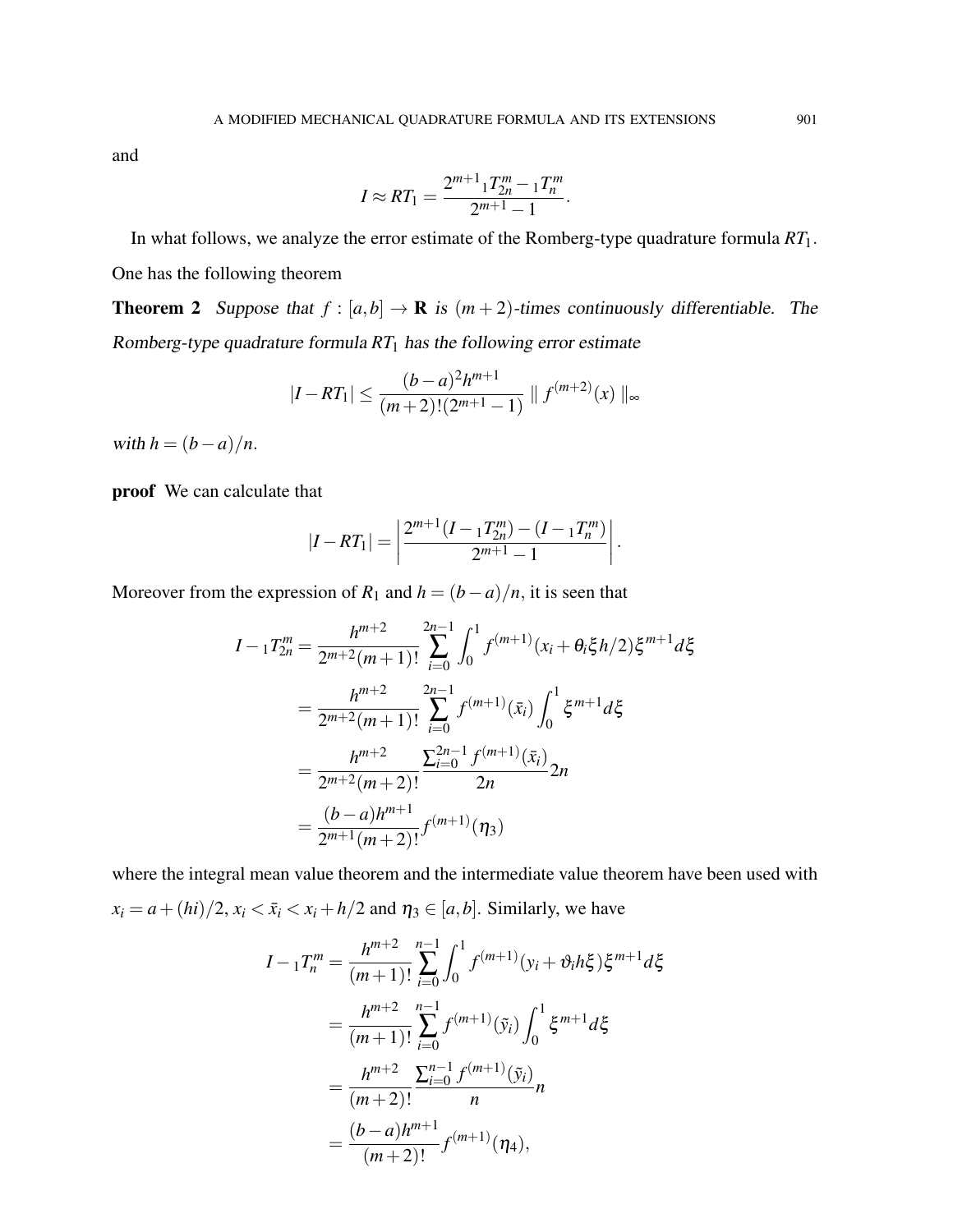where  $y_i = a + ih$ ,  $y_i < \tilde{y}_i < y_i + h$  and  $\eta_4 \in [a, b]$ . Now the error estimate can be rewritten as

$$
|I - RT_1| = \frac{1}{2^{m+1} - 1} \frac{(b-a)h^{m+1}}{(m+2)!} \left| f^{(m+1)}(\eta_1) - f^{(m+1)}(\eta_2) \right|
$$
  
= 
$$
\frac{1}{2^{m+1} - 1} \frac{(b-a)h^{m+1}}{(m+2)!} \left| f^{(m+2)}(\bar{\eta})(\eta_1 - \eta_2) \right|
$$
  

$$
\leq \frac{1}{2^{m+1} - 1} \frac{(b-a)^2h^{m+1}}{(m+2)!} \| f^{(m+2)}(x) \|_{\infty}
$$

where  $\bar{\eta}$  is between  $\eta_3$  and  $\eta_4$ . The proof is completed.

Moreover, from (2.9) and (2.10), we define

$$
{}_{2}T_{n}^{m} = h \sum_{i=0}^{n-1} \sum_{j=0}^{m} \frac{(-h)^{j}}{(j+1)!} f^{(j)}(x_{i+1}),
$$
  
\n
$$
{}_{3}T_{n}^{m} = \sum_{j=0}^{m} \frac{h^{j+1}}{(j+1)!} \left\{ (1-\omega) f^{(j)}(a) + \omega (-1)^{j+2} f^{(j)}(b) + \sum_{i=1}^{n-1} [(1-\omega) - \omega (-1)^{j+1}] f^{(j)}(x_{i}) \right\}.
$$

Then the Romberg-like quadrature formulae  $RT_2$  and  $RT_3$  can be given as

$$
RT_2 = \frac{2^{m+1}2T_{2n}^m - 2T_n^m}{2^{m+1} - 1}, \qquad RT_3 = \frac{2^{m+1}3T_{2n}^m - 3T_n^m}{2^{m+1} - 1}.
$$

For the errors of  $RT_2$  and  $RT_3$ , we have the following theorem.

**Theorem 3** Let  $f : [a,b] \to \mathbf{R}$  be  $(m+2)$ -times continuously differentiable. The Romberg-type quadrature formulae *RT*<sup>2</sup> and *RT*<sup>3</sup> have the following error estimate

$$
|I - RT_2| \le \frac{(b-a)^2 h^{m+1}}{(m+2)!(2^{m+1}-1)} \| f^{(m+2)}(x) \|_{\infty},
$$
  

$$
|I - RT_3| \le \frac{(b-a)^2 h^{m+1}}{(m+2)!(2^{m+1}-1)} \| f^{(m+2)}(x) \|_{\infty},
$$

with  $h = (b - a)/n$ .

**Proof** The error estimate of  $RT_2$  can be obtained similar to that of  $RT_1$  and the proof procedure has been omitted here. In what follows, we focus on the error estimate of *RT*3. It is calculated that

$$
|I - RT_3| = \left| \frac{2^{m+1} (I - 3T_{2n}^m) - (I - 3T_n^m)}{2^{m+1} - 1} \right|.
$$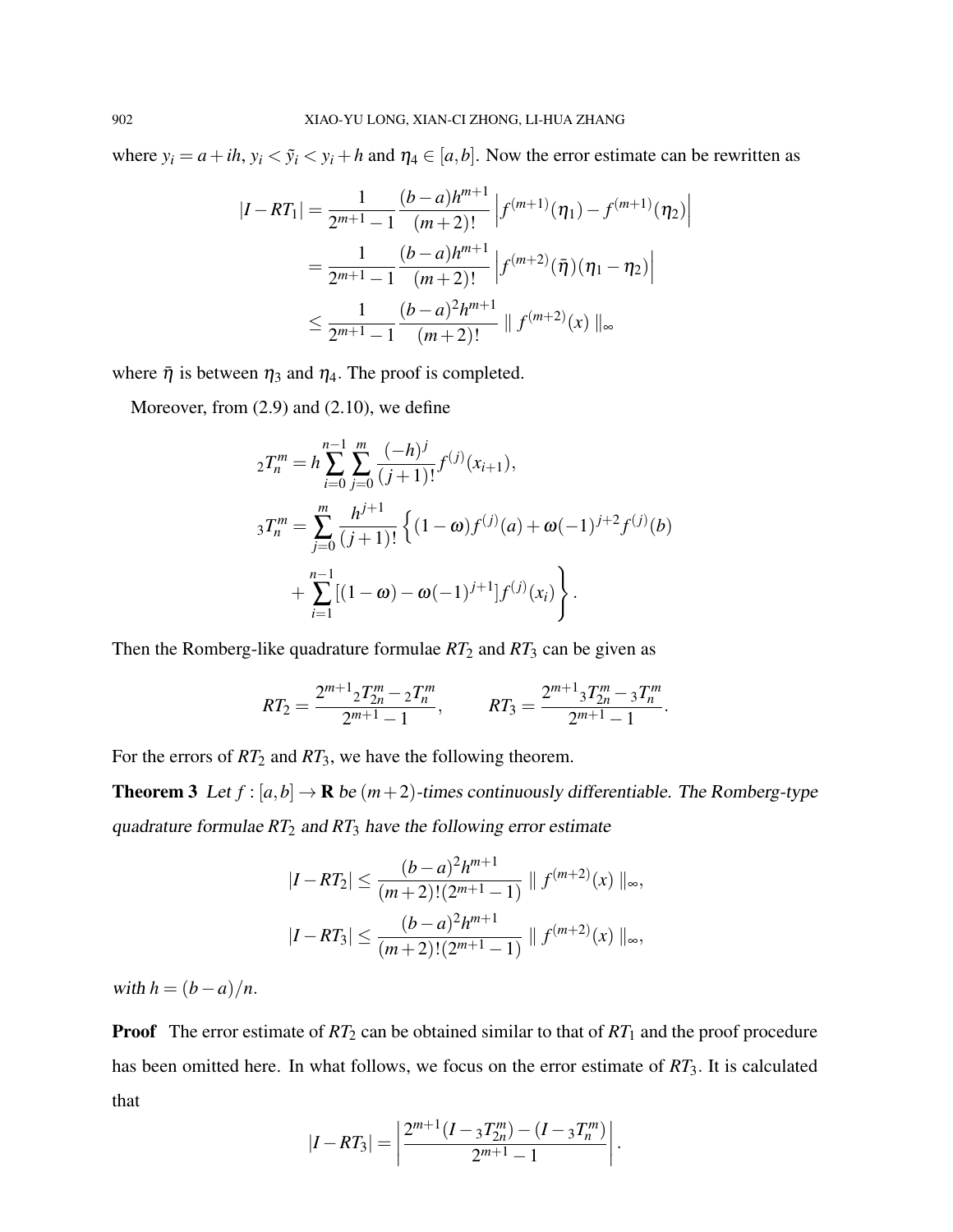Furthermore, under the consideration of  $R_3$  and  $h = (b - a)/n$ , it follows

$$
I - 3T_{2n}^{m} = \frac{(1 - \omega)h^{m+2}}{2^{m+2}(m+1)!} \sum_{i=0}^{2n-1} \int_{0}^{1} f^{(m+1)}(x_{i} + \theta_{i}\xi h/2) \xi^{m+1} d\xi
$$
  
\n
$$
- \frac{\omega(-h)^{m+2}}{2^{m+2}(m+1)!} \sum_{i=1}^{2n} \int_{0}^{1} f^{(m+1)}(x_{i} - \bar{\theta}_{i}\xi h/2) \xi^{m+1} d\xi
$$
  
\n
$$
= \frac{(1 - \omega)h^{m+2}}{2^{m+2}(m+1)!} \sum_{i=0}^{2n-1} f^{(m+1)}(\bar{x}_{i}) \int_{0}^{1} \xi^{m+1} d\xi
$$
  
\n
$$
- \frac{\omega(-h)^{m+2}}{2^{m+2}(m+1)!} \sum_{i=1}^{2n} f^{(m+1)}(\tilde{x}_{i}) \int_{0}^{1} \xi^{m+1} d\xi
$$
  
\n
$$
= \frac{2nh^{m+2}}{2^{m+2}(m+2)!} \left[ \frac{(1 - \omega) \sum_{i=0}^{2n-1} f^{(m+1)}(\bar{x}_{i})}{2n} - \frac{\omega(-1)^{m+2} \sum_{i=1}^{2n} f^{(m+1)}(\tilde{x}_{i})}{2n} \right]
$$
  
\n
$$
= \frac{(b - a)h^{m+1}}{2^{m+1}(m+2)!} \left[ (1 - \omega) f^{(m+1)}(\eta_{5}) - \omega(-1)^{m+2} f^{(m+1)}(\eta_{6}) \right]
$$

where  $\eta_{5,6} \in [a,b]$ . On the other hand, we have

$$
I - 3T_n^m = \frac{(1 - \omega)h^{m+2}}{(m+1)!} \sum_{i=0}^{n-1} \int_0^1 f^{(m+1)}(y_i + \vartheta_i h \xi) \xi^{m+1} d\xi
$$
  
\n
$$
- \frac{\omega(-h)^{m+2}}{(m+1)!} \sum_{i=1}^n \int_0^1 f^{(m+1)}(y_i - \bar{\vartheta}_i h \xi) \xi^{m+1} d\xi
$$
  
\n
$$
= \frac{(1 - \omega)h^{m+2}}{(m+1)!} \sum_{i=0}^{n-1} f^{(m+1)}(\bar{y}_i) \int_0^1 \xi^{m+1} d\xi
$$
  
\n
$$
- \frac{\omega(-h)^{m+2}}{(m+1)!} \sum_{i=1}^n f^{(m+1)}(\tilde{y}_i) \int_0^1 \xi^{m+1} d\xi
$$
  
\n
$$
= \frac{nh^{m+2}}{(m+2)!} \left[ \frac{(1 - \omega) \sum_{i=0}^{n-1} f^{(m+1)}(\tilde{y}_i)}{n} - \frac{\omega(-1)^{m+1} \sum_{i=1}^n f^{(m+1)}(\tilde{y}_i)}{n} \right]
$$
  
\n
$$
= \frac{(b - a)h^{m+1}}{(m+2)!} [(1 - \omega) f^{(m+1)}(\bar{\eta}_5) - \omega(-1)^{m+2} f^{(m+1)}(\bar{\eta}_6)]
$$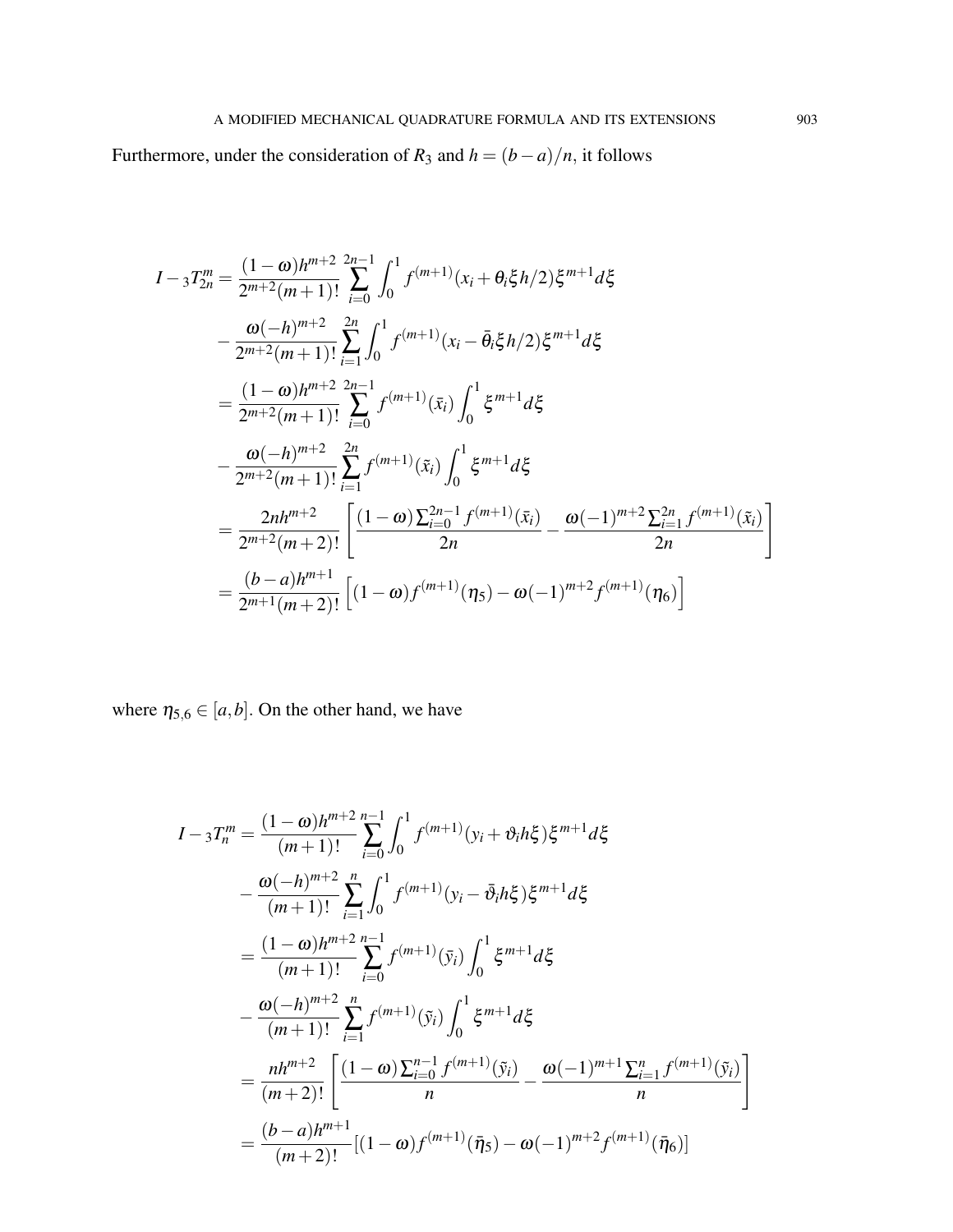with  $\bar{\eta}_{5,6} \in [a,b]$ . So one can rewrite the error estimate of *RT*<sub>3</sub> as

$$
|I - RT_3| = \frac{1}{2^{m+1} - 1} \frac{(b-a)h^{m+1}}{(m+2)!} \left| (1 - \omega) [f^{(m+1)}(\eta_5) - f^{(m+1)}(\bar{\eta}_5)] \right|
$$
  
+  $(-1)^{m+1} \omega [f^{(m+1)}(\eta_6) - f^{(m+1)}(\bar{\eta}_6)] \Big|$   
=  $\frac{1}{2^{m+1} - 1} \frac{(b-a)h^{m+1}}{(m+2)!} \left| (1 - \omega) f^{(m+2)}(\bar{\xi}_3) (\eta_5 - \bar{\eta}_5) \right|$   
+  $(-1)^{m+1} \omega f^{(m+2)}(\bar{\xi}_4) (\eta_6 - \bar{\eta}_6) \Big|$   
 $\leq \frac{1}{2^{m+1} - 1} \frac{(b-a)^2 h^{m+1}}{(m+2)!} \| f^{(m+2)}(x) \|_{\infty}.$  (3.2)

This completes the proof. Comparison between Theorems 1 and 2 shows that when  $m \geq 1$ , the Romberg-like quadrature formulae are suitable to accelerate the modified mechanical quadrature formula.

## 4. Quadrature formulae for the R-L fractional integral

Recently, fractional integrals and their applications have attracted much attention [3–6]. Numerical methods of evaluating fractional order integrals and solving fractional order differential equations are popular [7,8]. In the section, the modified mechanical integration formulae will be extended to compute the Riemann-Liouville fractional integral expressed as

$$
{}_{a}I^{\alpha}[f](t) = \frac{1}{\Gamma(\alpha)} \int_{a}^{t} \frac{f(x)}{(t-x)^{1-\alpha}} dx, \quad 0 < \alpha < 1.
$$

Now the equidistant quadrature points are chosen as

$$
x_i = a + ih,
$$
  $i = 0, 1, \dots, n,$   $h = \frac{t - a}{n},$ 

and one has

$$
\frac{1}{\Gamma(\alpha)} \int_{a}^{t} \frac{f(x)}{(t-x)^{1-\alpha}} dx = \frac{1}{\Gamma(\alpha)} \sum_{i=0}^{n-1} \int_{x_{i}}^{x_{i+1}} \frac{f(x)}{(t-x)^{1-\alpha}} dx
$$
\n
$$
= \frac{h^{\alpha}}{\Gamma(\alpha)} \sum_{i=0}^{n-1} \int_{0}^{1} [(n-i) - \xi]^{\alpha-1} f(x_{i} + h\xi) d\xi.
$$
\n(4.1)

Similar to the former section, application of the Taylor-series expansion (2.3) yields

$$
\frac{1}{\Gamma(\alpha)} \int_a^t \frac{f(x)}{(t-x)^{1-\alpha}} dx \approx \sum_{i=0}^{n-1} \sum_{j=0}^m \frac{\left[ (n-i)h \right]^{\alpha+j}}{\Gamma(\alpha)\Gamma(j+1)} B_{\beta_i}(j+1,\alpha) f^{(j)}(x_i),\tag{4.2}
$$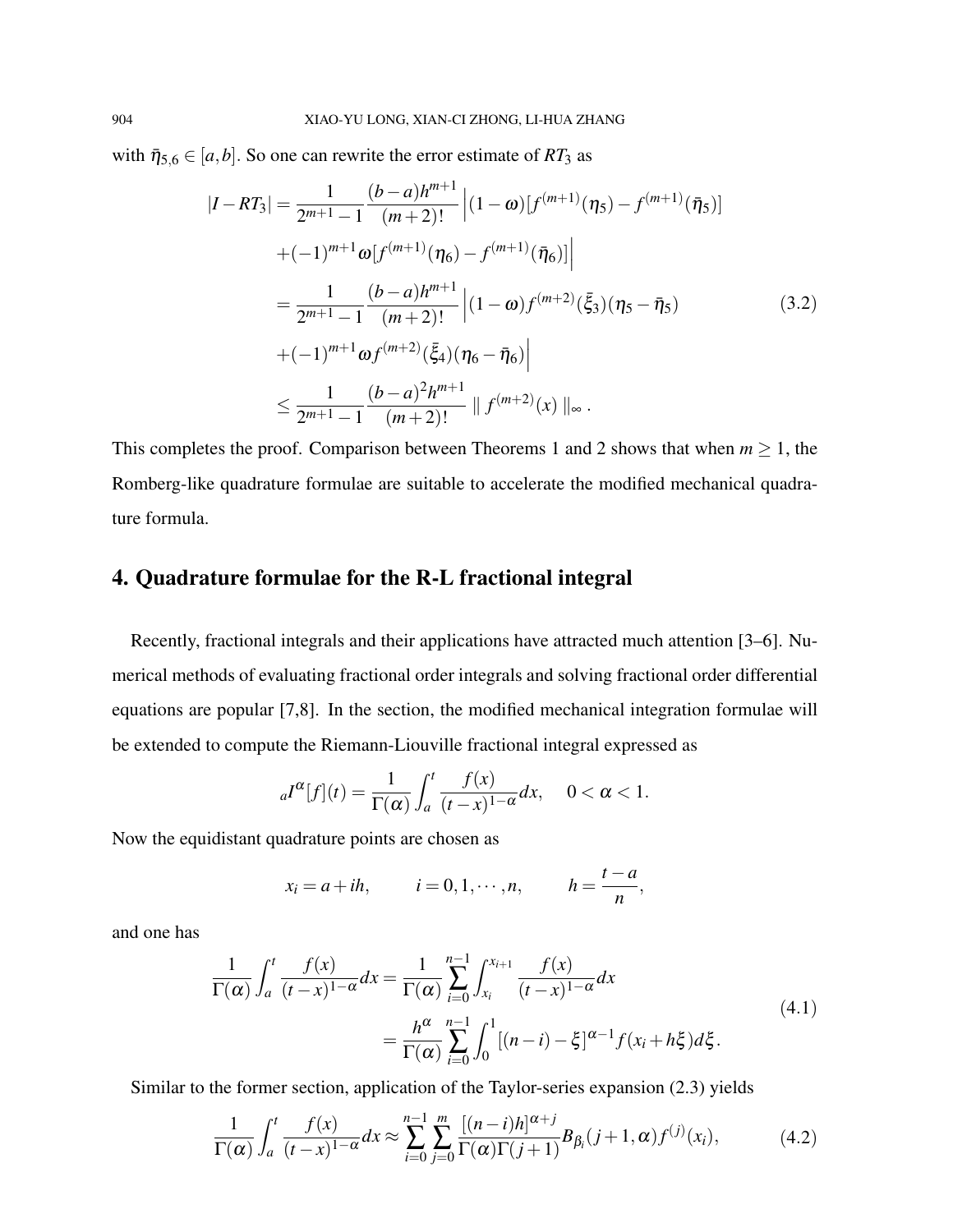where  $B_{\beta_i}(j+1,\alpha)$  is the incomplete Beta function defined as

$$
B_x(p,q) = \int_0^x \tau^{p-1} (1-\tau)^{q-1} d\tau,
$$

with

$$
x = \beta_i = \frac{1}{n - i}, \quad p = j + 1, \quad q = \alpha.
$$

Under the assumption of  $f(x) \in C^{(m+1)}[a,t]$ , the remainder can be computed as

$$
\tilde{R}_{1} = \sum_{i=0}^{n-1} \frac{h^{\alpha+m+1}}{\Gamma(\alpha)\Gamma(m+2)} \int_{0}^{1} [(n-i) - \xi]^{\alpha-1} \xi^{m+1} f^{(m+1)}(x_{i} + \theta_{i}h\xi) d\xi
$$
\n
$$
= \sum_{i=0}^{n-1} \frac{h^{\alpha+m+1} f^{(m+1)}(x_{i} + \theta_{i}h\xi_{i})}{\Gamma(\alpha)\Gamma(m+2)} \int_{0}^{1} [(n-i) - \xi]^{\alpha-1} \xi^{m+1} d\xi
$$
\n
$$
\leq \sum_{i=0}^{n-1} \frac{h^{\alpha+m+1} \hat{M}}{\Gamma(\alpha)\Gamma(m+2)} \int_{0}^{1} [(n-i) - \xi]^{\alpha-1} \xi^{m+1} d\xi
$$
\n
$$
= \sum_{i=0}^{n-1} \frac{[(n-i)h]^{\alpha+m+1} \hat{M}}{\Gamma(\alpha)\Gamma(m+2)} B_{\beta_{i}}(m+2, \alpha),
$$
\n(4.3)

hereafter  $\hat{M} = \max_{a \le x \le t} |f^{(m+1)}(x)|$ .

On the other hand, applying the variable change  $x = x_{i+1} - h\xi$ , one has

$$
\frac{1}{\Gamma(\alpha)} \int_{a}^{t} \frac{f(x)}{(t-x)^{1-\alpha}} dx = \frac{1}{\Gamma(\alpha)} \sum_{i=1}^{n} \int_{x_{i-1}}^{x_i} \frac{f(x)}{(t-x)^{1-\alpha}} dx
$$
\n
$$
= \frac{h^{\alpha}}{\Gamma(\alpha)} \sum_{i=1}^{n} \int_{0}^{1} [(n-i+1) - \xi]^{\alpha-1} f(x_i - h + h\xi) d\xi.
$$
\n(4.4)

Based on the Taylor-series expansion in (2.3), it follows

$$
\frac{1}{\Gamma(\alpha)} \int_a^t \frac{f(x)}{(t-x)^{1-\alpha}} dx \approx \sum_{i=1}^n \sum_{j=0}^m \frac{\left[ (n-i)h \right]^{\alpha+j}}{\Gamma(\alpha)\Gamma(j+1)} \tilde{B}_{-\beta_i}(j+1,\alpha) f^{(j)}(x_{i+1}). \tag{4.5}
$$

where

$$
\tilde{B}_{-x}(p,q) = \int_{-x}^{0} \tau^{p-1} (1-\tau)^{q-1} d\tau,
$$

with

$$
x = \beta_i = \frac{1}{n - i}, \quad p = j + 1, \quad q = \alpha.
$$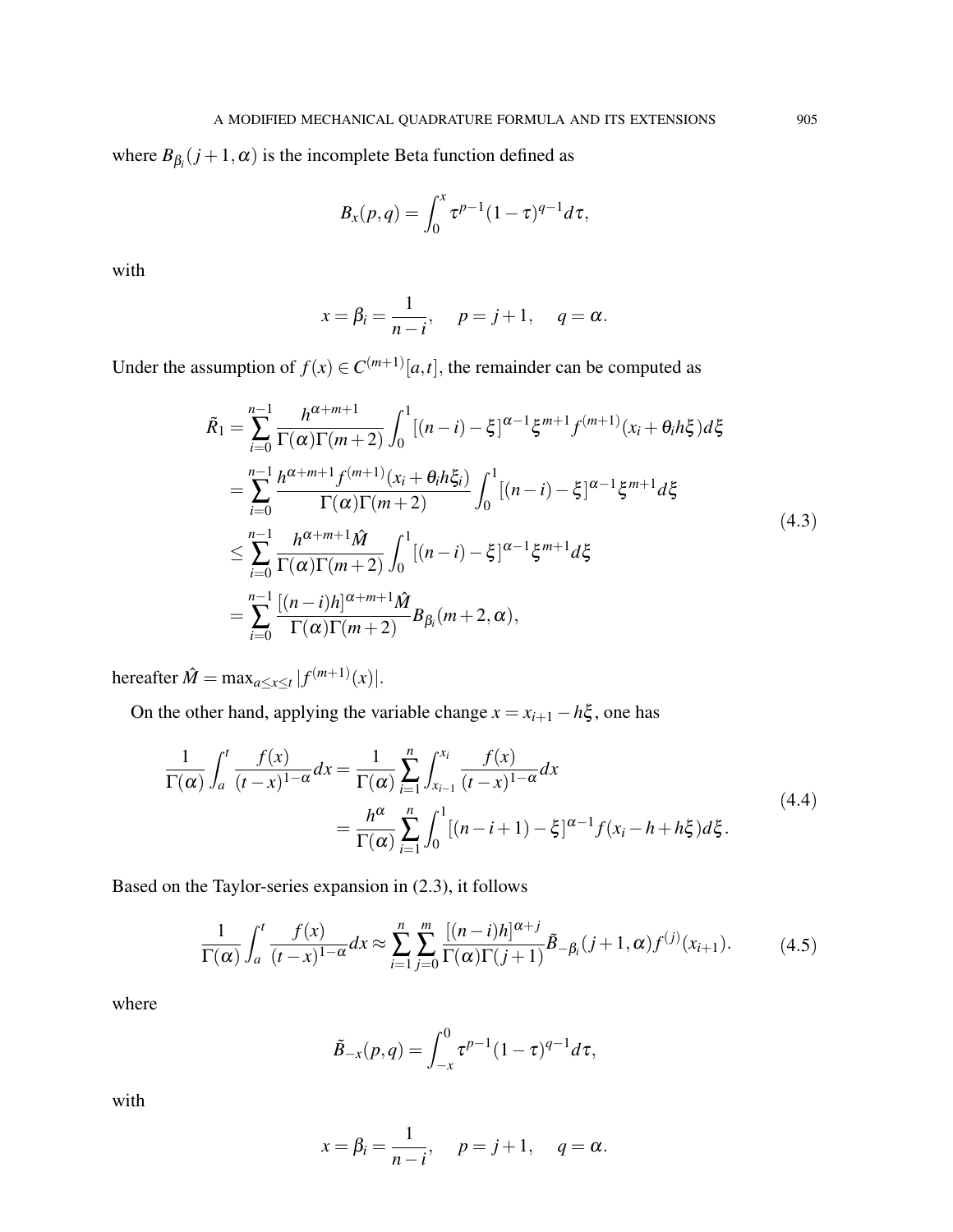The remainder is

$$
\tilde{R}_2 = \sum_{i=1}^n \frac{\left[ (n-i)h \right]^{\alpha+m+1}}{\Gamma(\alpha)\Gamma(m+2)} f^{(m+1)}(x_i + \bar{\theta}_i h \xi_i) \tilde{B}_{-\beta_i}(m+2, \alpha)
$$
\n
$$
\leq \sum_{i=1}^n \frac{\left[ (n-i)h \right]^{\alpha+m+1} \hat{M}}{\Gamma(\alpha)\Gamma(m+2)} \tilde{B}_{-\beta_i}(m+2, \alpha) \tag{4.6}
$$

In addition, the convex combination of (4.2) and (4.4) with the weight  $\omega$  is

$$
\frac{1}{\Gamma(\alpha)} \int_{a}^{t} \frac{f(x)}{(t-x)^{1-\alpha}} dx \approx (1-\omega) \sum_{i=0}^{n-1} \sum_{j=0}^{m} \frac{[(n-i)h]^{\alpha+j}}{\Gamma(\alpha)\Gamma(j+1)} B_{\beta i}(j+1,\alpha) f^{(j)}(x_{i}) \n+ \omega \sum_{i=1}^{n} \sum_{j=0}^{m} \frac{[(n-i)h]^{\alpha+j}}{\Gamma(\alpha)\Gamma(j+1)} \tilde{B}_{-\beta_{i}}(j+1,\alpha) f^{(j)}(x_{i}) \n= \sum_{j=0}^{m} \frac{h^{\alpha+j}}{\Gamma(\alpha)\Gamma(j+1)} \{ (1-\omega)n^{\alpha+j} B_{\beta_{0}}(j+1,\alpha) f^{(j)}(a) \n+ \sum_{i=1}^{n-1} [(1-\omega)B_{\beta_{i}}(j+1,\alpha) + \omega \tilde{B}_{-\beta_{i}}(j+1,\alpha)](n-i)^{\alpha+j} \n\cdot f^{(j)}(x_{i}) + \omega(-1)^{j} B_{\beta_{n-1}}(1,\alpha+j) f^{(j)}(x_{i}) \},
$$
\n
$$
(4.7)
$$

and the remainder

$$
\tilde{R}_3 = (1 - \omega)\tilde{R}_1 + \omega\tilde{R}_2. \tag{4.8}
$$

In the end, we have the following theorem.

Theorem 4 It is assumed that

$$
||f^{(m+1)}(x)||_{\infty} = \max_{a \le x \le b} |f^{(m+1)}(x)| = \hat{M} < +\infty.
$$

Then when  $m \to +\infty$  or  $h \to 0$ , the formulae (4.2), (4.4) and (4.6) are convergent with

$$
\tilde{R}_1 \to 0, \quad \tilde{R}_2 \to 0, \quad \tilde{R}_3 \to 0.
$$

Proof From  $(4.3)$ , we have

$$
\tilde{R}_1 \leq \frac{nh^{\alpha+m+1}}{\Gamma(\alpha)\Gamma(m+2)} \hat{M} \sum_{i=0}^{n-1} B_{\beta_i}(m+2, \alpha) \leq \frac{(t-a)^2 h^{\alpha+m-1}}{\Gamma(\alpha)\Gamma(m+3)} \hat{M}.
$$
 (4.9)

It is easy to see that when  $m \to +\infty$  or  $h \to 0$ , one arrives at  $\tilde{R}_1 \to 0$ . Similarly, we can obtain  $\tilde{R}_2 \to 0$  and  $\tilde{R}_3 \to 0$ . So the formulae (4.2), (4.4) and (4.6) are convergent for  $m \to +\infty$  or  $h \to 0$ .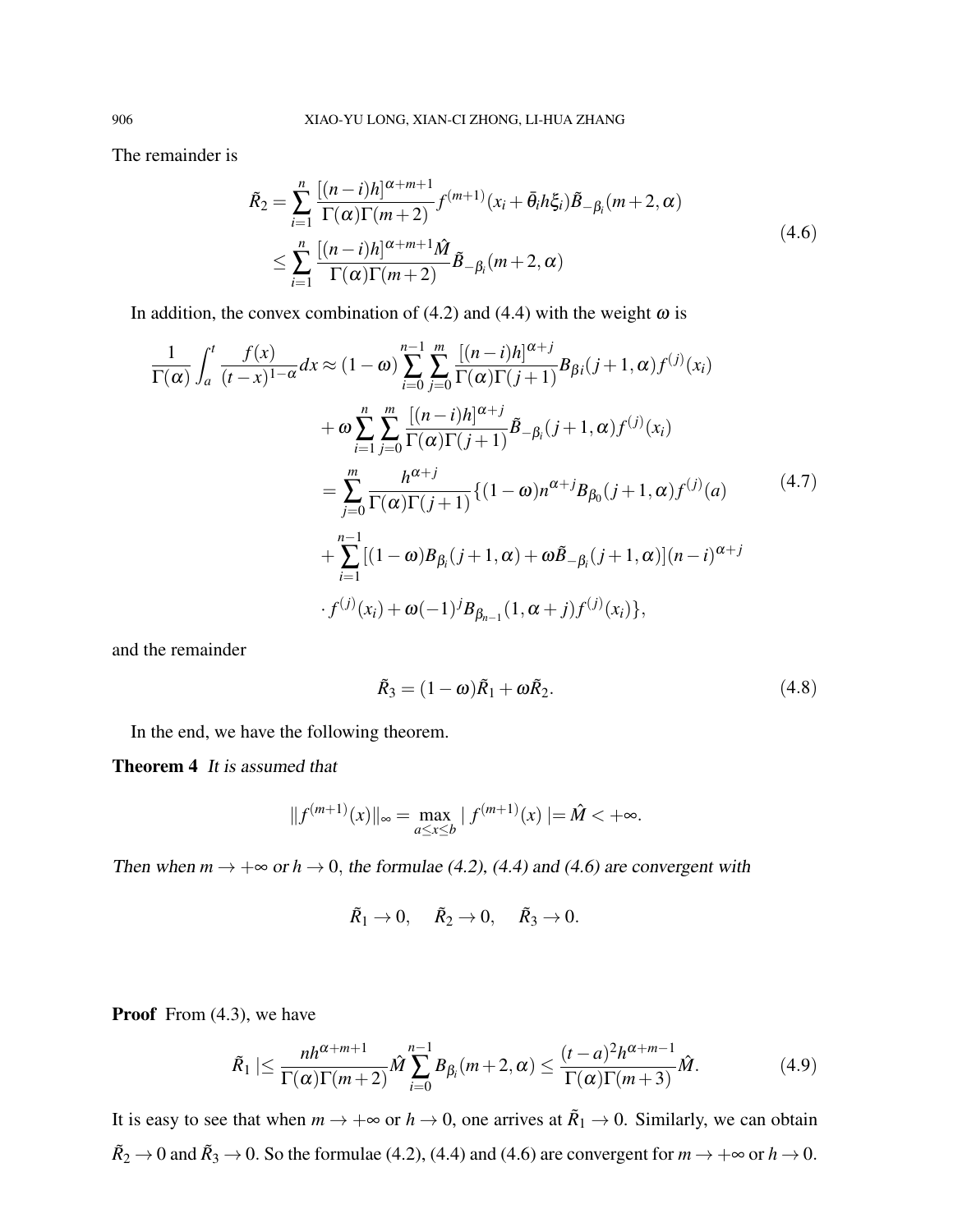

Fig. 1. The variations of absolute errors versus  $\omega$  for  $(m, n) = (1, 2), (2, 2), (3, 2)$  and  $(4, 2)$ respectively.

# 5. Numerical examples

In order to illustrate the effectiveness of the proposed methods, several numerical examples are carried out in the section. For convenience, the parameters *m* and *n* are written as a pair of (*m*,*n*) in the following numerical computations.

**Example 1** It is assumed that  $f(x) = \frac{1}{x^2 + 1}$ , and we calculate

$$
I[f] = \int_0^1 f(x) dx,
$$

with the exact result  $I = \frac{\pi}{4}$ 4 . Based on the present method, we choose  $(m,n) = (2,2), (2,4),$ (2,8), (4,2), (4,4) and (4,8) to compute. The weight  $\omega$  is chosen as  $-1.0, -0.5, 0, 0.5$  and 1.0, respectively. The absolute errors between the approximate solution  $I_{(m,n,\omega)}$  and the exact solution *I* are given in Table 1. It is seen from Table 1 that with the increasing of *m* or *n* for a fixed  $\omega$ , the absolute errors are decreasing. In particular, it is found that the parameter of  $\omega$  has large influences on the accuracy of the approximate solutions. The variations of the absolute errors versus ω are depicted in Figures 1 and 2 for some pairs of *m* and *n*. It is seen from Figures 1 and 2 that for each pair of *m* and *n*, there is a point of ω where the absolute error is tending to zero. That is to say, we can obtain a good approximation by choosing small values of *m* and *n*, then searching a suitable value of  $\omega$ .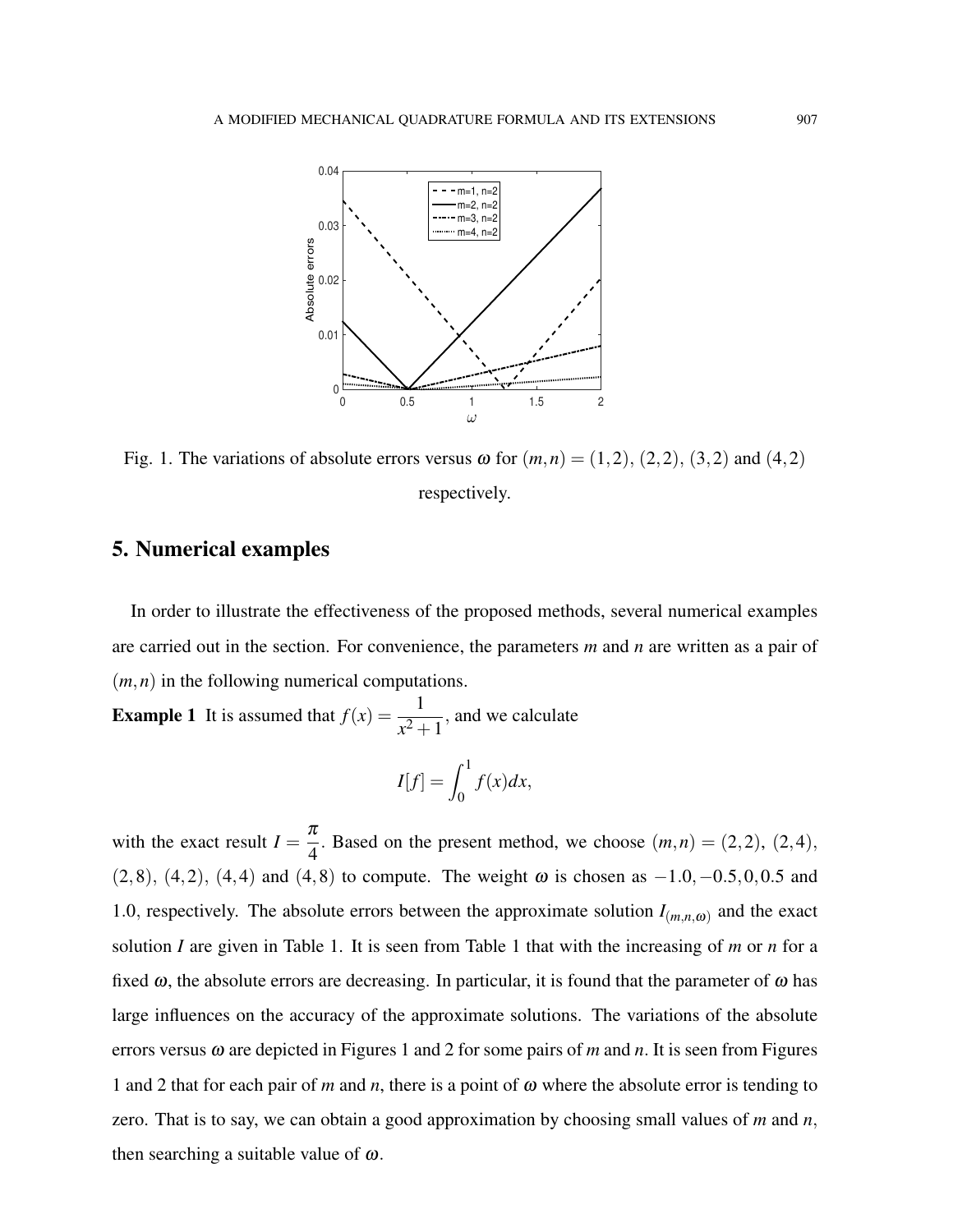

Fig. 2. The variations of absolute errors versus  $\omega$  for  $(m, n) = (1, 4), (2, 4), (3, 4)$  and  $(4, 4)$ respectively.

|        | $ I-I_{(m,n,\omega)} $ |                                                                     |              |                |                                                                            |  |
|--------|------------------------|---------------------------------------------------------------------|--------------|----------------|----------------------------------------------------------------------------|--|
| (m,n)  | $\omega = -1$          | $\omega = -0.5$                                                     | $\omega = 0$ | $\omega = 0.5$ | $\omega = 1$                                                               |  |
| (2,2)  |                        | $3.6981e-2$   $2.4690e-2$   $1.2398e-2$   $1.0650e-4$   $1.2185e-2$ |              |                |                                                                            |  |
| (2,4)  |                        | $4.8263e-3$   $3.2178e-3$   $1.6093e-3$   $7.2557e-7$   $1.6078e-3$ |              |                |                                                                            |  |
| (2, 8) | $6.0863e-4$            | $\mid$ 4.0576e-4 $\mid$ 2.0288e-4 $\mid$ 1.1352e-8 $\mid$ 2.0286e-4 |              |                |                                                                            |  |
| (4,2)  |                        | $2.6678e-3$   1.8438e-3   1.0198e-3   1.9588e-4   6.2808e-4         |              |                |                                                                            |  |
| (4,4)  | 1.0606e-4              |                                                                     |              |                | 7.1309e-5   3.6562e-5   1.8151e-6   3.2932e-5                              |  |
| (4, 8) | 3.4208e-6              |                                                                     |              |                | $\mid$ 2.2900e-6 $\mid$ 1.1592e-6 $\mid$ 2.8381e-8 $\mid$ 1.1024e-6 $\mid$ |  |

Table 1 The absolute errors of the approximate and exact solutions for Example 1.

Moreover, it is significant to compare the present method with the composite trapezoid (CT) formula and the composite Simpson (CS) formula. In Table 2, we choose  $m = 2$  and  $\omega = 0.5$ to carry out Example 1 again by using the present method. The absolute errors in Table 2 show that the proposed method is effective.

Table 2 The absolute errors of approximate and exact solutions for Example 1.

|                | The absolute errors               |                |                |  |  |  |
|----------------|-----------------------------------|----------------|----------------|--|--|--|
| n              | The present method: $(2, n, 0.5)$ | The CT formula | The CS formula |  |  |  |
| $\overline{c}$ | $1.0650e-4$                       | 1.0398e-2      | 2.0648e-3      |  |  |  |
| 4              | 7.2557e-7                         | $2.6040e-3$    | $6.0065e-6$    |  |  |  |
| 8              | 1.1352e-8                         | 6.5104e-4      | 3.7783e-8      |  |  |  |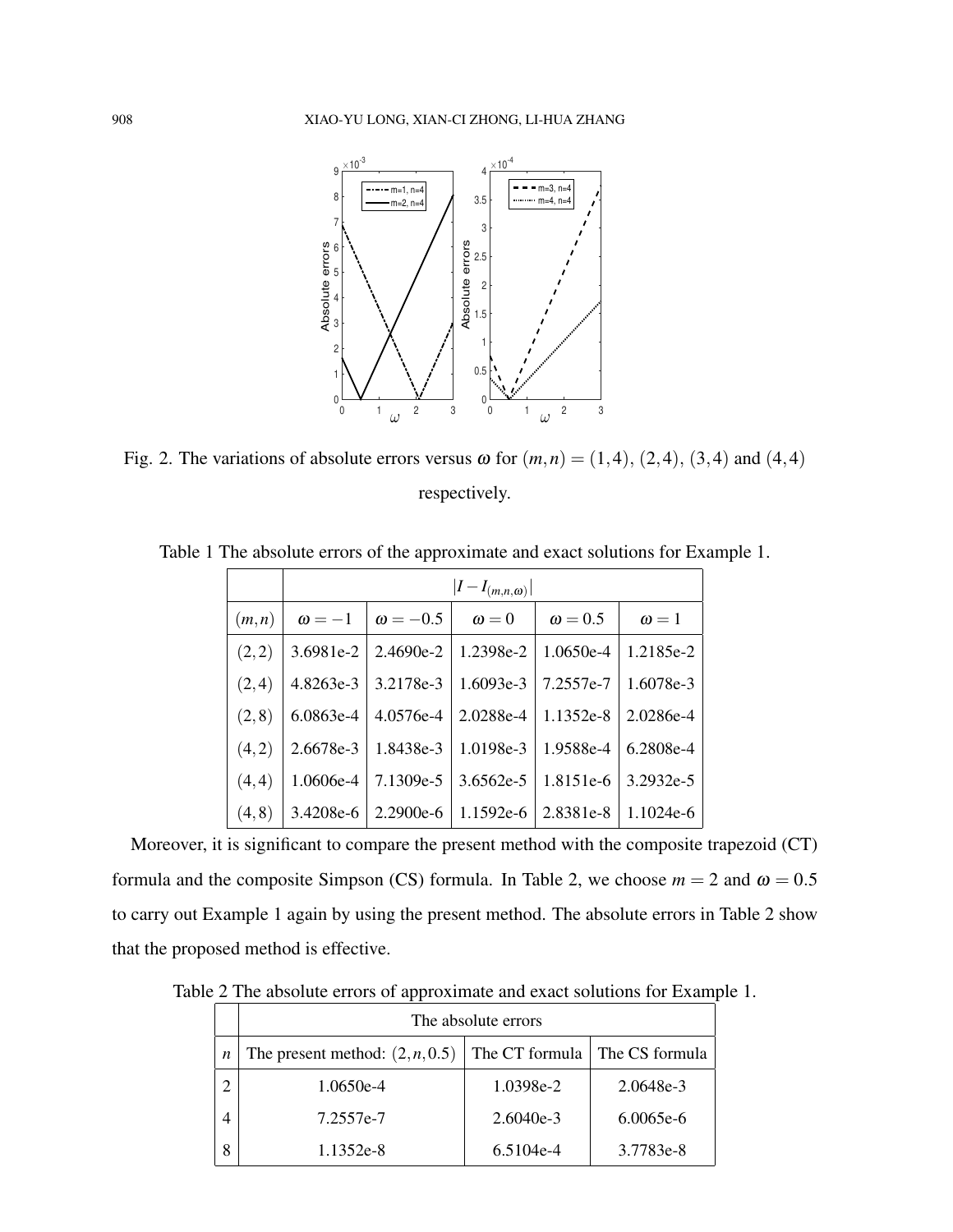On the other hand, it is noted that the analysis and applications of Abel integral equation have been studied widely [9]. Abel integral equation is applied to model a fractional-order system and it is written as [3]

$$
\frac{1}{\Gamma(\alpha)} \int_0^t \frac{\varphi(x)}{(t-x)^{1-\alpha}} dx = f(t), \quad t > 0,
$$
\n(5.1)

with  $0 < \alpha < 1$ . Its solution is expressed as the following well-known formula

$$
\varphi(t) = \frac{1}{\Gamma(1-\alpha)} \frac{d}{dt} \int_0^t \frac{f(x)}{(t-x)^{\alpha}} dx, \quad t > 0.
$$
\n(5.2)

Moreover, some numerical methods have been proposed to give the approximate solution of Abel integral equation (5.1) such as the quadrature methods [9], the Chebyshev polynomials method [10] and the Taylor expansion method [11]. Obviously, based on the present method, the approximate solution can be obtained effectively by evaluating the integral in (5.1) and the following example is given.

Example 2 Consider an Abel integral equation as follows [11]

$$
\int_0^t \frac{\varphi(x)}{(t-x)^{1/2}} dx = e^t - 1.
$$

The exact solution is  $\varphi(t) = e^t erf$ √ *t*)/ √  $\overline{\pi}$ , where *erf*( √ *t*) denotes the error function. Now based on the proposed method, the approximate solution can be computed as

$$
\varphi_{(m,n,\omega)}(t) \approx \sum_{j=0}^{m} \frac{h^{\alpha+j}}{\Gamma(j+1)\pi} \{ (1-\omega)n^{\alpha+j}B_{\beta_0}(j+1,\alpha) +\sum_{i=1}^{n-1} [(1-\omega)B_{\beta_i}(j+1,\alpha)+\omega\tilde{B}_{-\beta_i}(j+1,\alpha)](n-i)^{\alpha+j}e^{x_i} +\omega(-1)^jB_{\beta_{n-1}}(1,\alpha+j)e^{x_i} \}.
$$

The absolute errors are given in Table 3 for  $t = 0.2, 0.4, 0.6, 0.8, 1$  and  $\omega = 0.5$  under  $(m, n) =$  $(2,4)$  and  $(m,n) = (2,8)$ , respectively. For convenience, the corresponding absolute errors by using the known method in [11] are computed and given in Table 3. It is found from Table 3 that the present method is effective and suitable to solve Abel integral equations.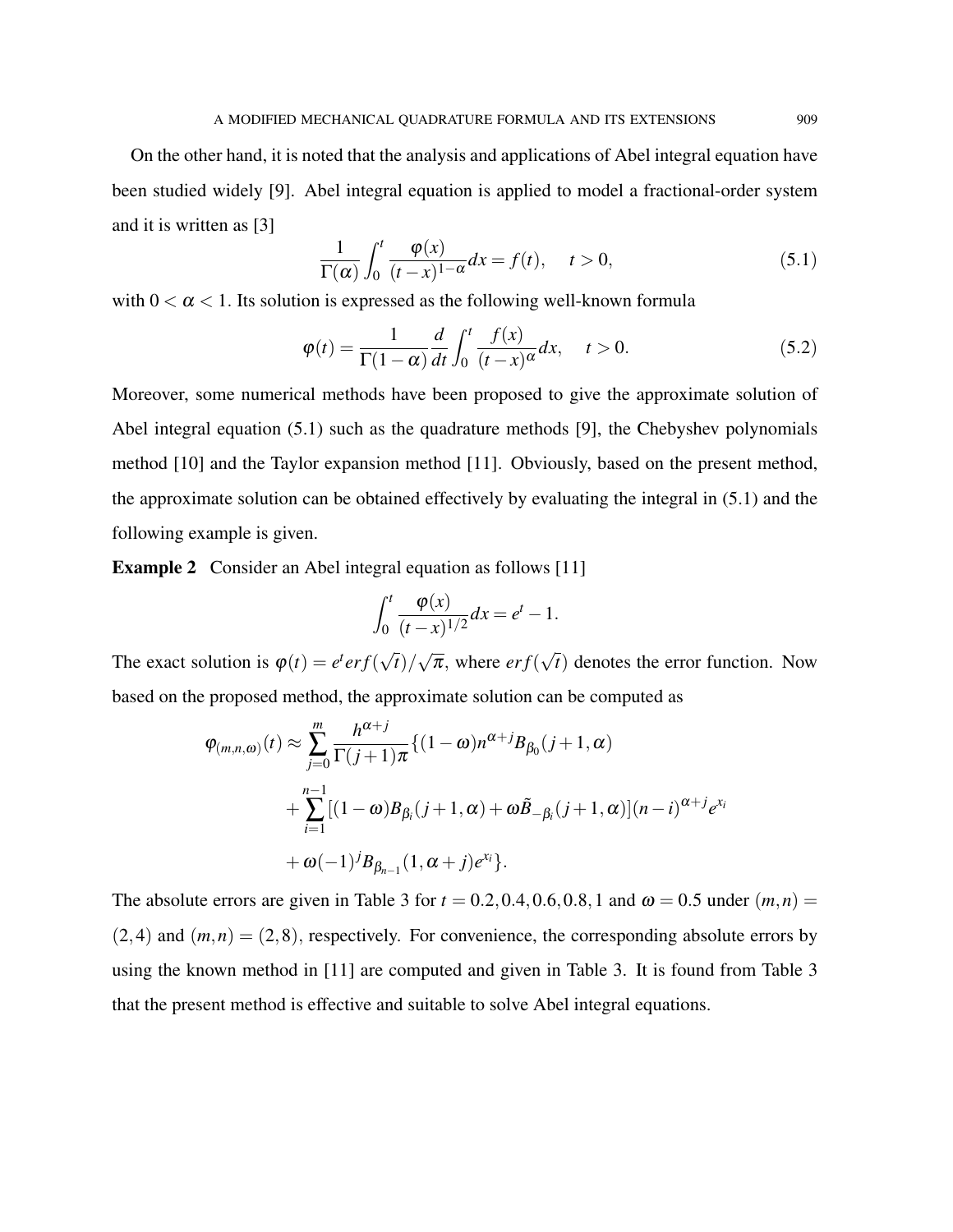|                  | The absolute errors                |                                 |            |  |  |  |
|------------------|------------------------------------|---------------------------------|------------|--|--|--|
|                  | The present method: $\omega = 0.5$ | The known method                |            |  |  |  |
| $\boldsymbol{t}$ |                                    | $(m,n) = (2,4)$ $(m,n) = (2,8)$ | $m=2$ [11] |  |  |  |
| 0.2              | 5.8811e-7                          | 5.5128e-8                       | 0.00290    |  |  |  |
| 0.4              | 7.5312e-6                          | 7.2634e-7                       | 0.00409    |  |  |  |
| 0.6              | 3.5292e-5                          | 3.5034e-6                       | 0.00528    |  |  |  |
| 0.8              | 1.0965e-4                          | 1.1209e-5                       | 0.00690    |  |  |  |
| 1.0              | 2.7211e-4                          | 2.8658e-5                       | 0.00940    |  |  |  |

Table 3 The absolute errors of approximate and exact solutions for Example 2.

## 6. Conclusions

The typical mechanical quadrature formula has been modified as a novel numerical integration formula by considering the derivatives of integrand. The Taylor-series expansion technique has been applied to obtain the coefficients of the modified mechanical quadrature formula. In order to accelerate the given quadrature formula, the Romberg-like quadrature formulae have been analyzed. The corresponding convergence and error estimate have been given. The proposed method is further extended to numerically solving Riemann-Liouville fractional integral. Numerical results show the effectiveness of the proposed formulae. In the future, the given methods will be used to numerically solve various linear and nonlinear integral equations arising from ordinary differential equations, physics, mechanical and engineering.

#### Conflict of Interests

The authors declare that there is no conflict of interests.

#### Acknowledgements

The work was supported by the National Natural Science Foundation of China (Grant No. 11362002), the Guangxi Natural Science Foundation (Grant No. 2016GXNSFAA380261), the Innovation Project of Guangxi Graduate Education (No. YCSW2017048), and the project of outstanding young teachers' training in higher education institutions of Guangxi.